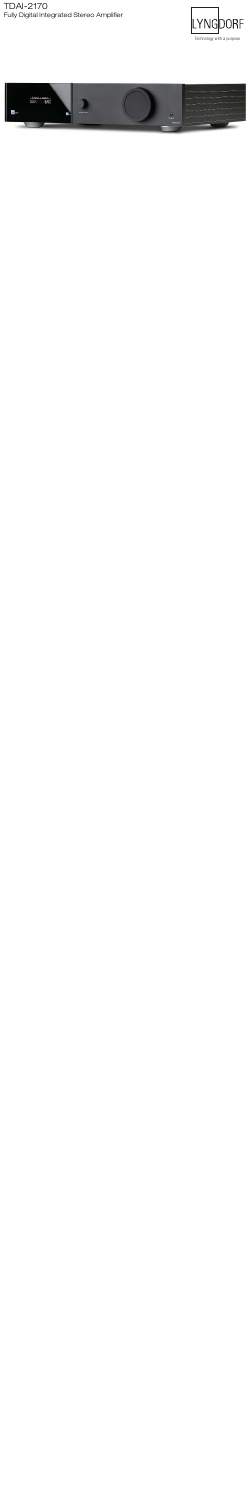

#### FULLY DIGITAL INTEGRATED STEREO AMPLIFIER

The TDAI-2170 combines the celebrated performance of the Lyngdorf Audio brand with superior technology that's second to none. Equipped with proprietary RoomPerfect™ room correction technology, the TDAI-2170 is a user-friendly component offering two

channels and 170 watts of power, as well as optional modules to provide a modern addition to any listening environment. Pure sound, advanced room correction, and the signature Lyngdorf Audio black styling? Well, hello there.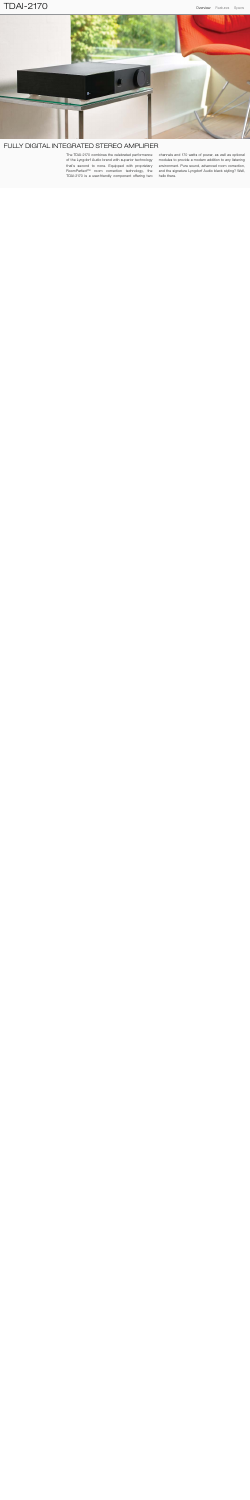Before RoomPerfect™ precision machining behind each speaker, the Steinway of Steinway and Steinway and Steinway and Steinway and S 20 Lyngdorf Model D is a rugged powerhouse of strength and performance. The baffl e is milled from solid blocks and solid blocks and solid blocks and solid blocks and  $\overline{\phantom{a}}$  and  $\overline{\phantom{a}}$  and  $\overline{\phantom{a}}$  and  $\overline{\phantom{a}}$  and  $\overline{\phantom{a}}$  and  $\overline{\phantom{a}}$  $\Delta I$   $\Delta A$   $\Delta B$   $\Delta A$ it's not find the nature of the state is find that the state is find that it is a strategy of the state in the stabilized synchronic synchronic synchronic synchronic synchronic synchronic synchronic synchronic synchronic synchronic synchronic synchronic synchronic synchronic synchronic synchronic synchronic synchronic synchronic sy stands its ground. And it stands alone.  $10^3$ w



### RoomPerfect™

from the contribution of the room—echoes, reflections, absorption, and the like. The solution standing and a speaker which is a speaker which experience the most advantant from  $\mu$ both from and back  $\alpha$  and  $\beta$  is the souring system to the environment nu. It assesses each room and adjusts your speakers  $\alpha$  characteristics of the environment, making them sour  $p$ rided them to, not the way your room's immations mat them sound. That might seem a tall order for a sexy little amplifier—but the mighty TDAI-2170 The Model D is always dressed to this problem is RoomPerfect™, the most advanced room adaptation software available. iconic presentive by the legendary Steinway Steinway Steinway & Sons factory in Hamburg, Germany. Steinway Steinway Steinway Steinway Steinway Steinway Steinway Steinway Steinway Steinway Steinway Steinway Steinway Steinw and the Model D is also available in a wide selection of expression of example in a wide selection of example in a wide selection of example in a wide selection of the Model D is also available in a wide selection of the M account for the specific physical characteristics of the environment, making them sound<br>account for the specific physical characteristics of the environment, making them sound  $\mathbb{A}$   $\mathbb{A}$   $\mathbb{A}$  exactly as the manufacturer intended them to, not the way your room's limitations make Why room correction? In any audio system, more than 50% of the sound you hear comes delivers. It's tested. It's proven. And it works.

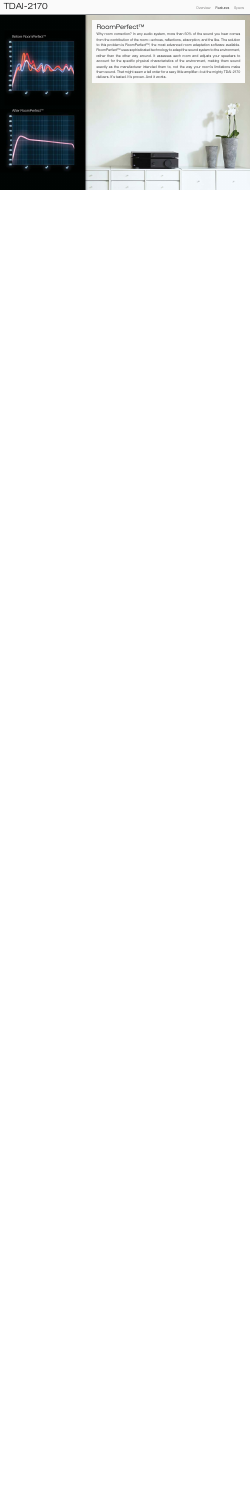## TDAI-2170 **Contract Specs** Specs and the Specs of the Specs of the Specs of the Specs of the Overview Features Specs



Whether you have full range, satellite, in-wall, or on-wall speakers, the TDAI-2170 is the perfect choice for any brand or model on the market. Because of its unique technologies, the long-contested challenge of speaker placement no longer compromises performance. On the contrary. Simply place your speakers up against the wall to get the least amount of damaging reflections. From there, RoomPerfect™ will adapt the speaker to the room and remove any unwanted bass boom.

Have a subwoofer? Not a problem. RoomPerfect™ perfectly aligns the subwoofer and speakers' frequency response, so differences between peaks and dips in the bass and midrange responses are eliminated. Now, your entire system is integrated and singing.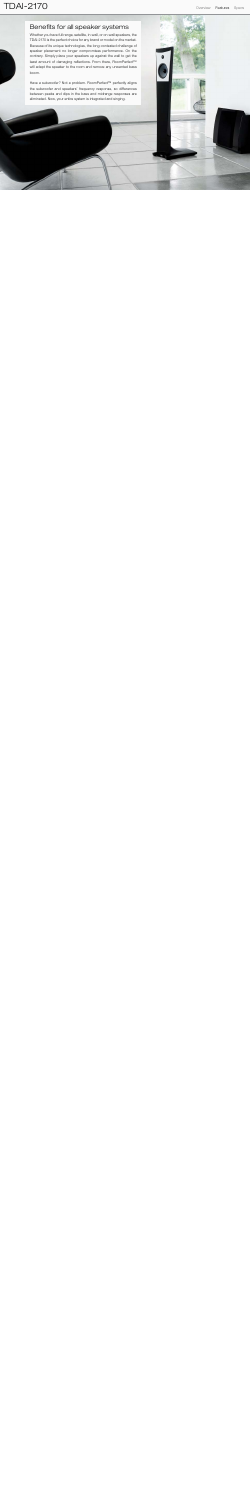

## Digital Amplification

With the TDAI-2170, nothing gets between you and your sound. You will find no digital-to-analog conversion in the TDAI-2170; the digital signal drives the speakers directly, with no translation and no middleman. The signal follows an unbroken fully digital signal path without sounddeteriorating conversions. What does that mean for you? This unique and technically demanding solution offers noiseless replay at all sound levels, an unsurpassed dynamic range, and the purest sound possible.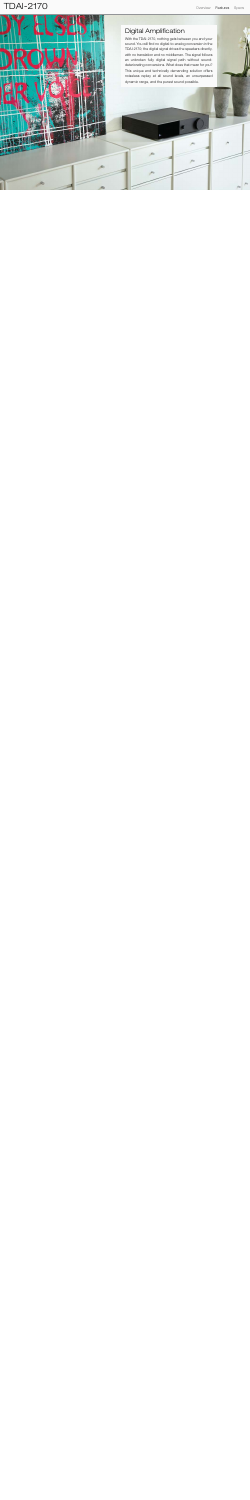## Upgradeable

module, the TDAI-2170 is a smart addition to your existing system. Connect your Blu-ray player, set-top box, media player, or other component to your TDAI-2170 and have just one cable from there to your TV. The module is CEC and ARC compatible, meaning the amplifier can automatically turn on when your TV does, or vice versa, and it will receive audio from the Fact the remainder interacts with the room like a Steing with the room interaction of the TDAI-2170.<br>TV. You can even use your TV remote to control the volume of the TDAI-2170. It's a complex world out there—but the TDAI-2170 can take it on. With the optional HDMI

Plus, the TDAI-2170 offers an optional streaming USB audio in module, making it the best solution for your digitally stored music. You can even go all the way with an optional high-end ADC (Analog to Digital Converter) module for your Super Audio CD player or phono preamp, supplementing the standard analog inputs.

Keep it simple or max it out—the options are all yours.

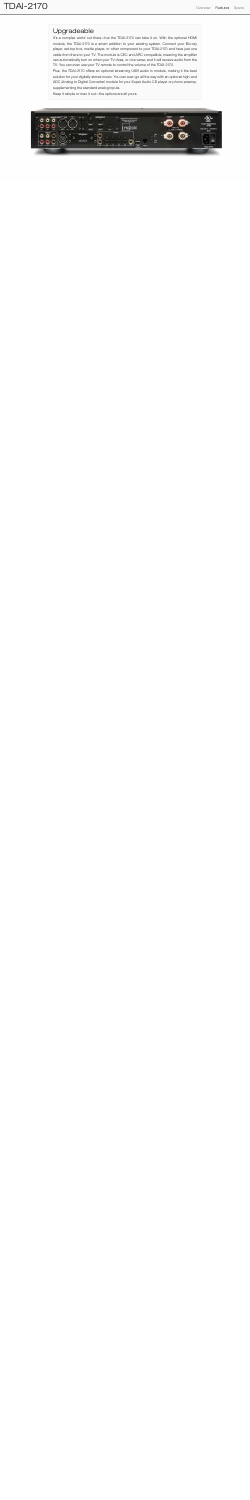## TDAI-2170 **Contract Specs** Specs and the Specs of the Specs of the Specs of the Specs of the Overview Features Specs



## **The ICC - Intersample Clipping** Correction

Modern recordings that use extreme dynamic range compression including the legendary of the legendary sound from the legendary Steing Completed by hand at the legendary Stein Steing Completed by the legendary of the sound and other measures to increase loudness often sacrifice sound quality. Why do they compete in the loudness war? One reason is that a louder song will typically stand out more when played on the baffl e speaker interaction with the room like a Steinway and room like a Steinway and Steinway and Steinway a<br>The room like a Steinway and Steinway and Steinway and Steinway and Steinway and Steinway and Steinway and Stei grand piano does, resulting in extremely open and life-like  $m<sub>1</sub>$  musicality. No coloration. No coloration. No coloration. No contract  $\alpha$ Lyngdorf craftsmen ensure that the fi nish of each component attains the highest standard of quality. Because radio. When the loudness is increased, the audio level can easily sound very harsh.

With ICC (Intersample Clipping Correction), the TDAI-2170 can reshape clipped signals back to their original shape, thus compensating for the loudness war.

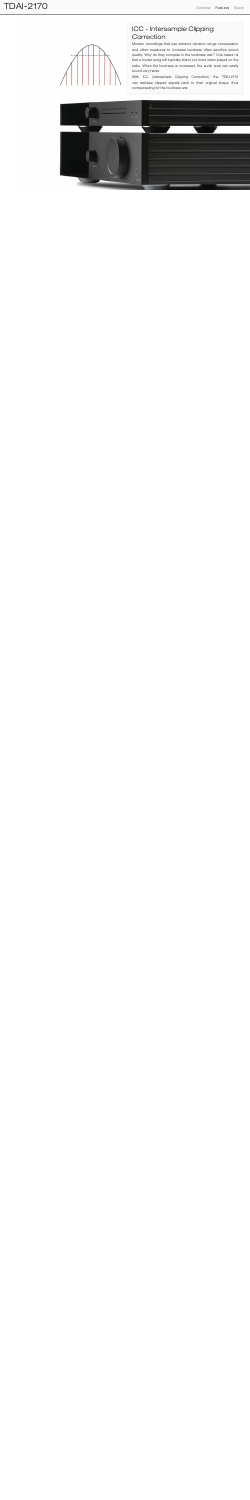#### Perfect sound meets classic style **Representation**

The TDAI-2170, like all Lyngdorf Audio products before it, is a masterpiece of substance and style. The amplifier's chassis-a salute to modern industrial design-is built like a tank and dressed in the signature black finish fans of Lyngdorf Audio love. The design is complemented with black glass and grand piano does, resulting in extremely open and life-like aluminum in a sleek profile that complements any décor.

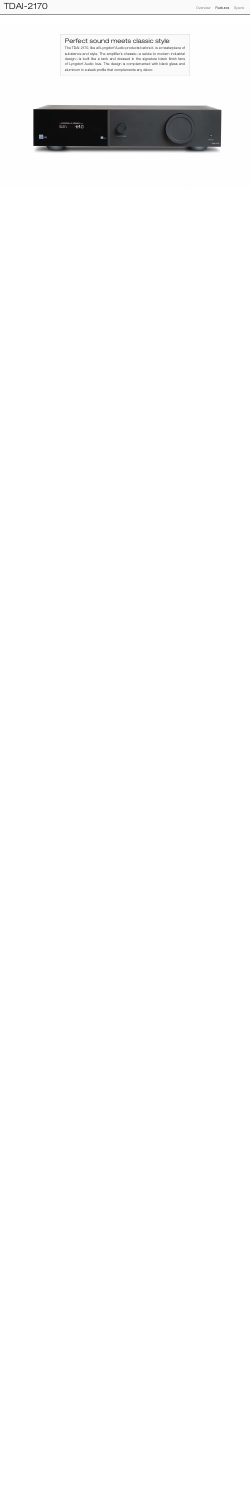| <b>DESCRIPTION</b>      | 2-channel fully digital integrated<br>amplifier with RoomPerfect™                                          |
|-------------------------|------------------------------------------------------------------------------------------------------------|
| <b>OPTIONAL MODULES</b> | • HDMI with four inputs and one<br>output - CEC and ARC compatible<br>• Streaming USB in<br>• High-end ADC |
| <b>POWER RATING</b>     | 2 x 170 W @ 40hm                                                                                           |
| <b>INPUT</b>            | $2 \times$ analog<br>2 x coaxial<br>4 x optical                                                            |
| <b>OUTPUT</b>           | 1 x coaxial<br>1 x analog                                                                                  |
| DIMENSIONS (H x W x D)  | $10 \times 45 \times 36$ cm<br>$3.9 \times 17.7 \times 14.2$ in                                            |
| <b>WEIGHT</b>           | 8kg<br>17.6 lb                                                                                             |
| <b>FINISH</b>           | Matte black and glass                                                                                      |